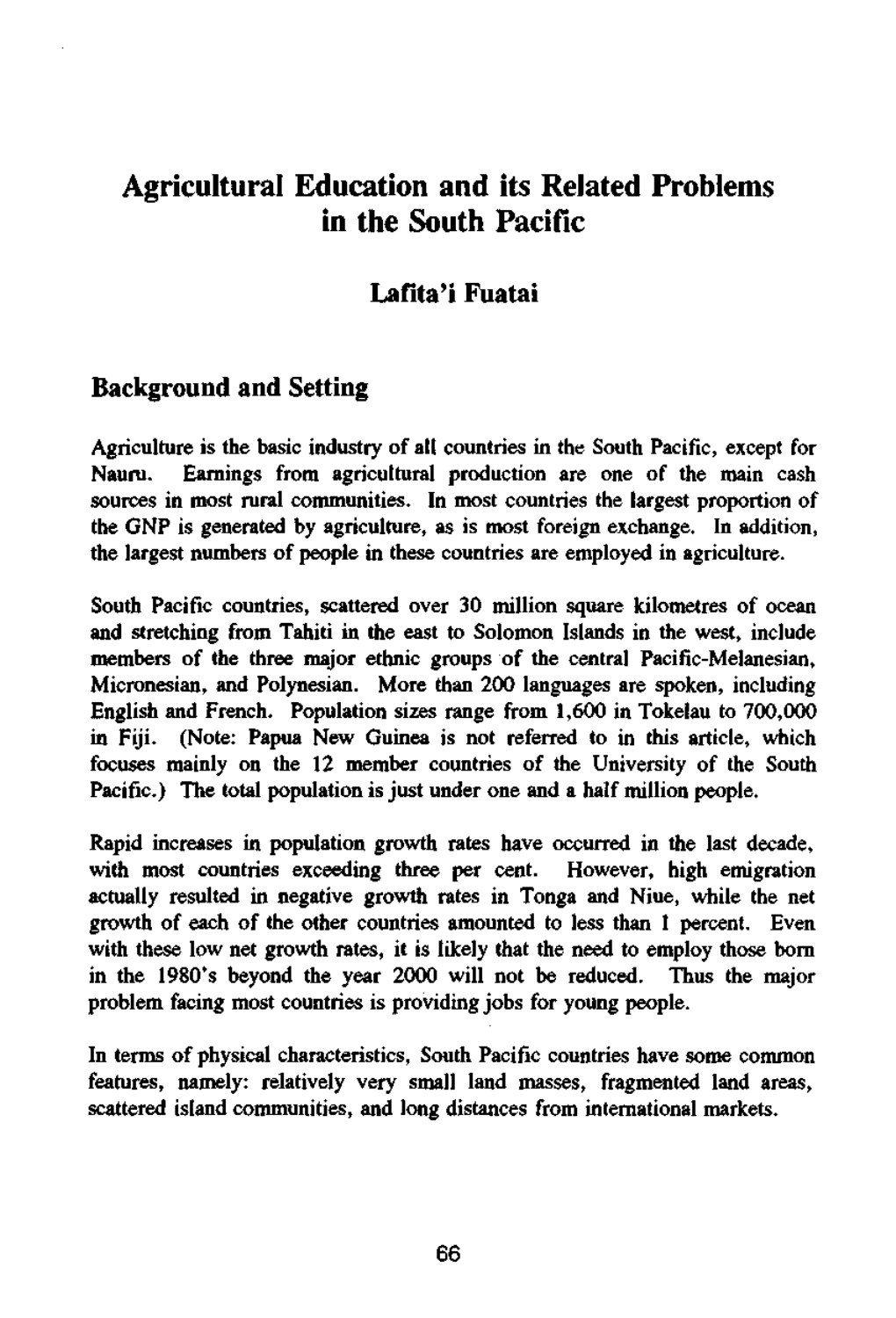The topography of island groups in the region varies considerably. Atoll countries such as the northern Cooks, Tuvalu and Kiribati are mainly deposits of rubble and sand with some rock and hard pan. The potential for agriculture is poor, with heavy reliance on copra and fish for export, and reliance on root crops and coconut products for subsistence. On the other hand, countries such as Fiji, Vanuatu and Western Samoa are of volcanic origin with mountain peaks rising as high as 1,000 metres. In these volcanic islands, there is generally a higher soil fertility and a greater diversity of crops is supported as a result.

Agricultural development has had adverse effects on the environment. During the last decade, deforestation surged due to the clearing of new land for agricultural use, and also the export of timber products, especially from the larger volcanic countries. In Western Samoa, for example, up to 2000 hectares of land are cleared annually for agricultural purposes. Increased use of tractor tillage, fertilisers, and chemicals have also contributed to problems of environmental pollution.

The devastating effects of cyclones in the late 1980s and early 1990s has further compounded the damage already done to many of the fragile ecosystems. The inevitable result has been a sharp decline in exports for all of the countries in the region.

In terms of the development of integrated agricultural systems, the constraints are quite apparent in all countries. These include:

- Reliance on perishable and bulky crops, coupled with the often unreliable nature of sea transport, high costs, and low frequency of shipping runs.
- Susceptibility to natural disasters, such as droughts and cyclones.
	- Rural-urban migration and reluctance of youth to pursue farming careers.

Weak agricultural support services.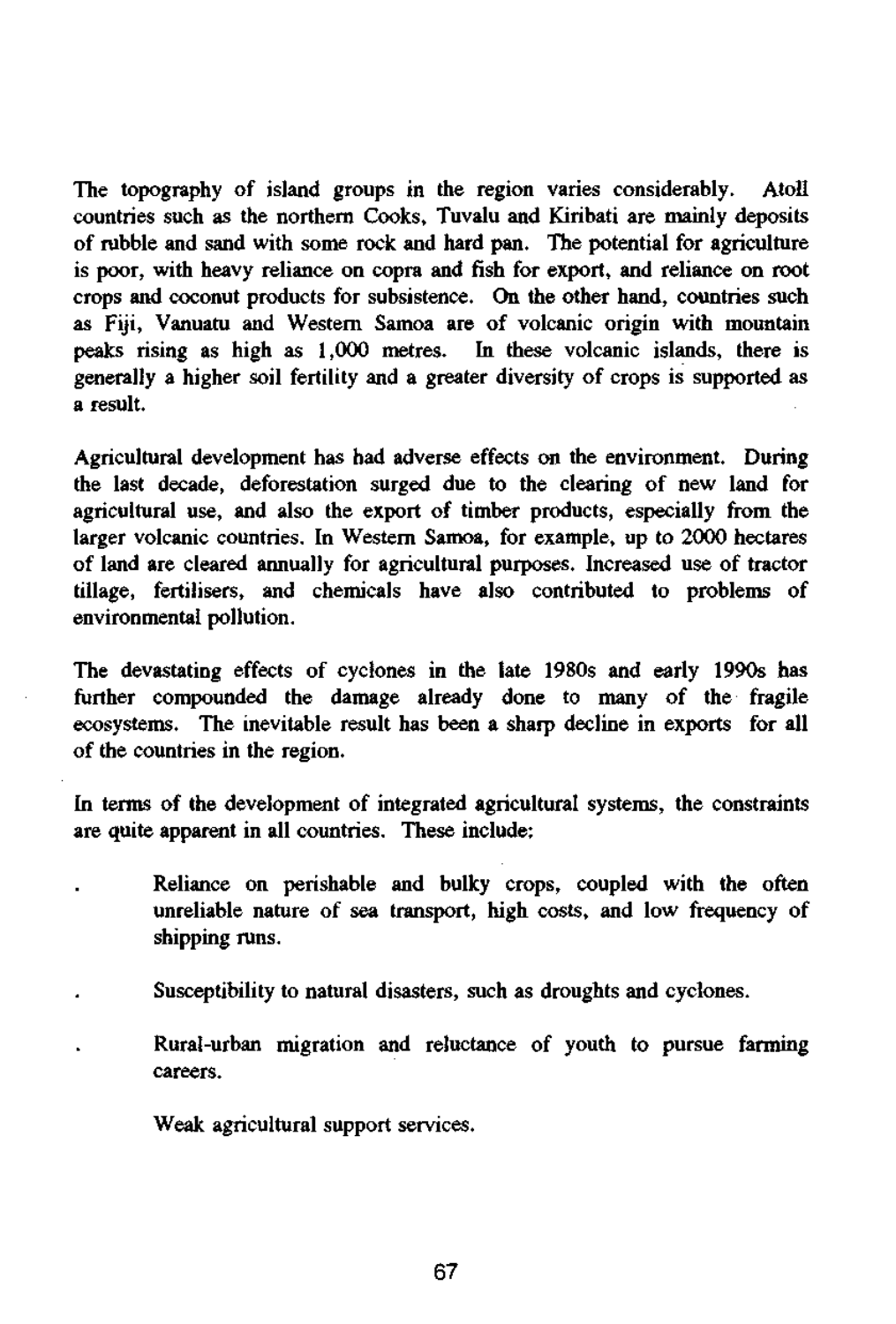- Problems in food processing and storage.
- Severity of certain crop diseases, such as taro leaf blight in Western Samoa.
- Low world market prices for exports such as copra and cocoa.

The physical conditions and fragile nature of all these island countries highlight the importance of education. In the 1950s, 60s and 70s, goals of education reflected the struggle for self determination and a sense of identity. The 1980's and the early 1990's saw internal struggles concerning democracy and universal suffrage. Education has evolved with the changes that came about, especially in the last 10 years. The Basic Education and Life Skills (BELS) Programme is one manifestation of these changes.

#### The development of agricultural education

The first efforts by a regional agency to initiate agricultural education development go back to 1968 when the South Pacific Commission assigned Alan Sutherland to carry out a regional survey of the teaching of agriculture in schools. According to Sutherland, very few schools were teaching any agriculture-related subjects. He emphasised the importance of agricultural education and concluded that it should be offered in more schools. The philosophy emerging was that it was at the youth stage that an individual became mature enough to handle farming and related tasks (Wendt, 1974).

A major survey of the South Pacific conducted by the Asian Development Bank in 1979 strengthened the position for instituting agricultural education. This survey confirmed that agriculture in the region was declining both absolutely and relatively. Thus there was a strong need to improve agricultural productivity in the region, and for progression in management practices as well.

In August 1981, the South Pacific Ministers/Directors of Education met in Western Samoa at the first Alafua Conference on Agricultural Education to decide on a strategy for implementing teacher education and secondary school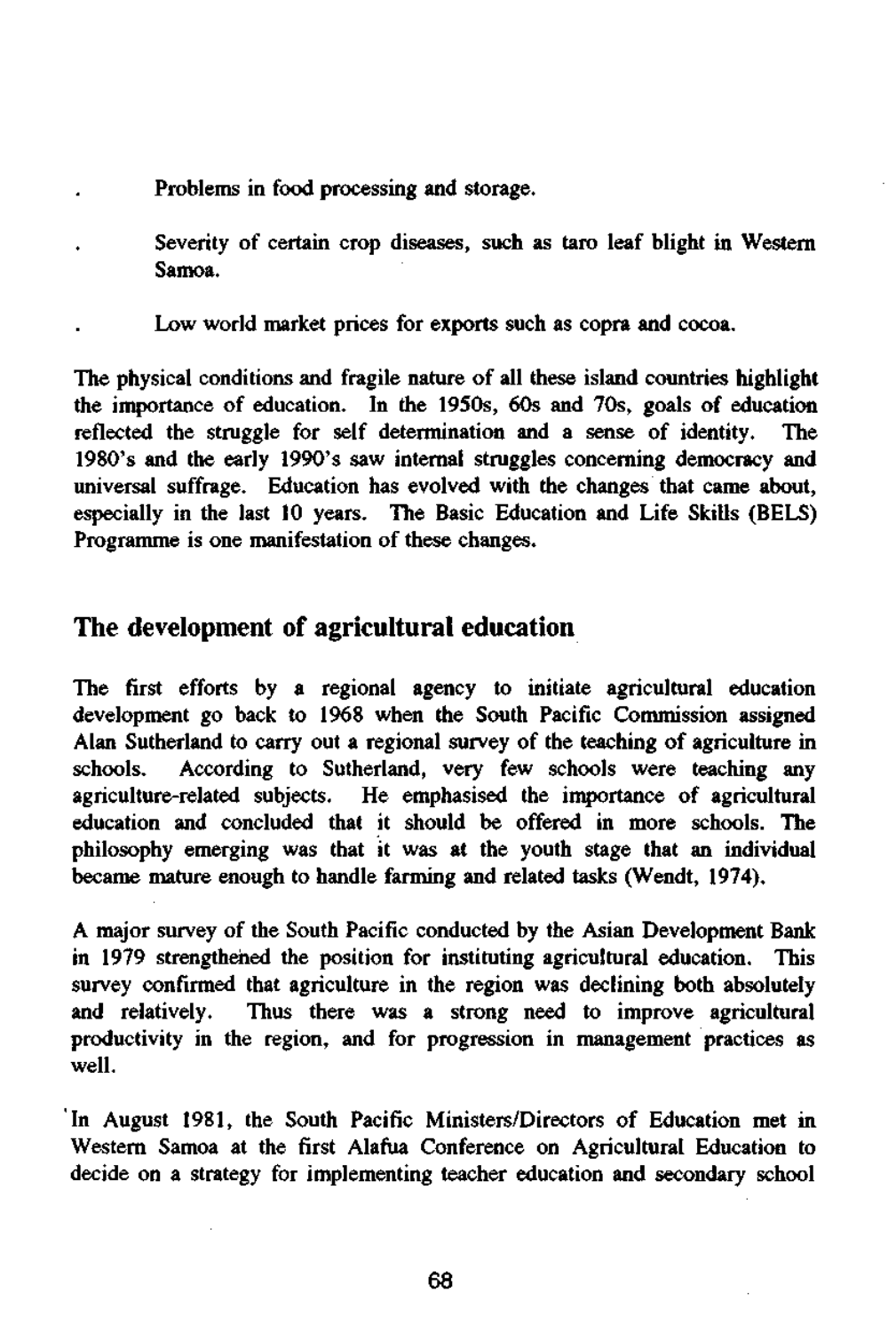agriculture in the region served by the University of the South Pacific. In the conference keynote speech Dr. Felix Wendt, the Dean of the USP School of Agriculture at that time, presented a rationale for instituting agricultural education in the South Pacific. He stressed the following

- Agriculture is basic to South Pacific people.
- It makes a substantial contribution to both domestic diets and cash incomes.
- It employs the largest number of people.
- It provides the largest sector of the Gross National Product and is the biggest source of foreign exchange.
- There is an increasing population of junior and senior secondary school students in the region.
	- There is evidence that the vast majority of the above students return to their villages and the land.
		- In terms of education and from the economic development viewpoint, a good general education with some vocational agriculture would be highly appropriate for many students.

Thus, expanding secondary school agriculture should result in some spinoffs, including the productive employment of young people, providing trained manpower for development, bringing about desirable changes in farming methods and improving living standards.

As a result of the first Alafua Conference, the Advanced Certificate in Teaching Agriculture (ACTA) Programme was set up at the USP School of Agriculture in 1981. The main purpose of this programme was to train teachers to teach agriculture in secondary schools. By 1991, a total of 116 students had graduated from the ACTA Programme, the majority of whom were from Fiji, Tonga, Solomon Islands and Vanuatu. There were also graduates from Western Samoa, Cook Islands, Niue and Tuvalu. Regrettably,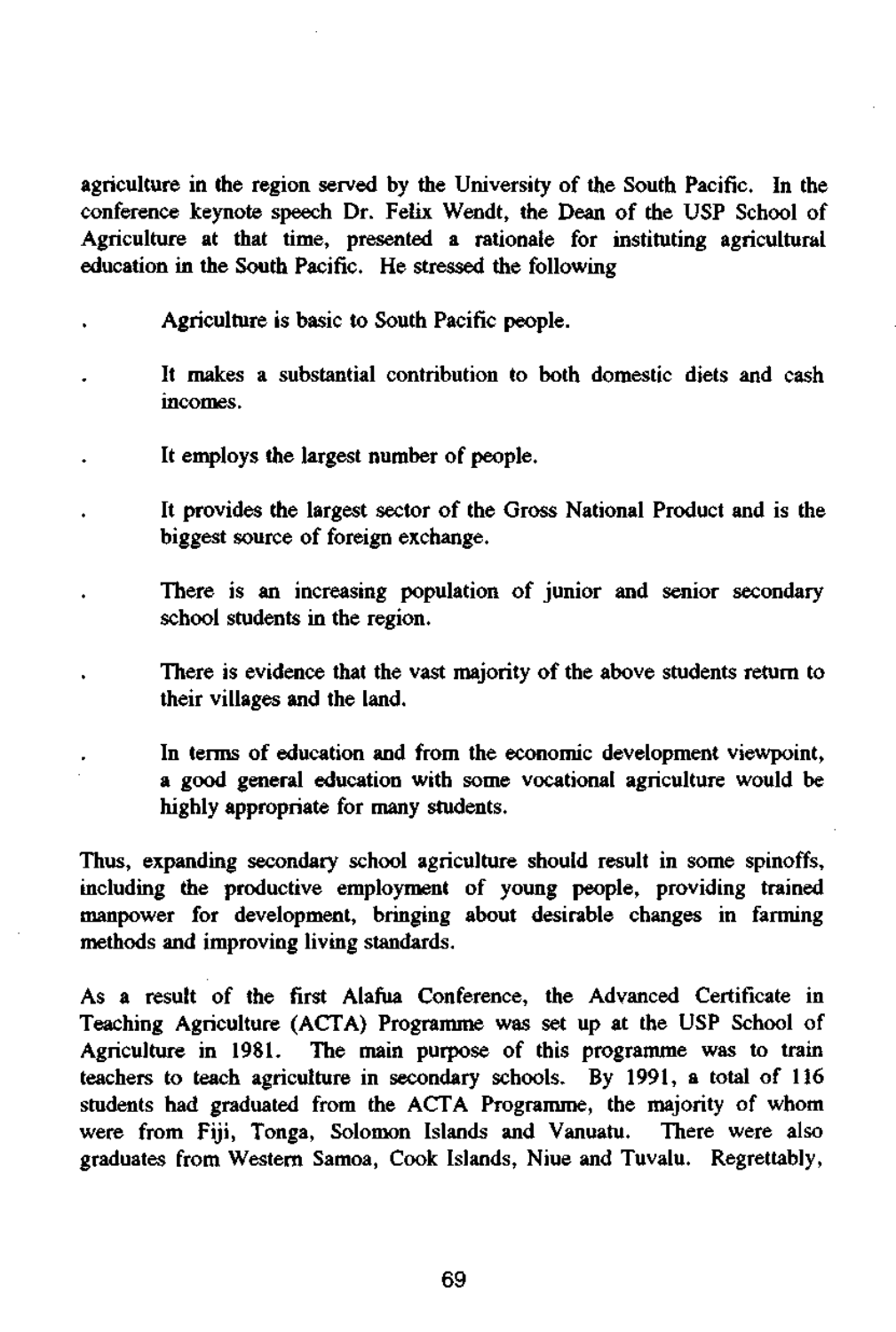the ACTA Programme was terminated in 1991 due to lack of funding.

Fortunately for agricultural education, the opportunity for further development came in the form of the BELS Programme. This project made provisions to assist with the development of agricultural education curricula.

### Agricultural education under the BELS Programme

The BELS Programme commenced in 1993 with the USP School of Agriculture implementing the Curriculum Innovations for Life Skills (CILS) Module.

The countries which had signed the Memoranda of Understanding by September 1993 were the Cook Islands, Kiribati, Marshall Islands, Niue, Solomon Islands, Tokelau, Tonga, Tuvalu and Western Samoa. Fiji signed in 1994.

Prior to the BELS Programme, countries which had strong on-going programmes in agricultural education were Fiji, Solomon Islands, Tonga and Vanuatu. Other agricultural education programmes existed in the Cook Islands, Niue and Western Samoa (School Cert Horticulture). Under the BELS Programme, countries which have further developed their agricultural education curricula are the Cook Islands, Fiji, Kiribati, Marshall Islands, Niue, Solomon Islands, Tokelau, Tonga, Tuvalu, Vanuatu and Western Samoa.

The 1995 mid-term evaluation of the BELS Programme found mixed progress in the CILS Module. Some countries had developed their educational resources (whether it be people or resource materials) to the extent that they were quite well off, while the development in other countries, lacking those resources, had been much slower.

The position of agricultural education within the social context of our countries is one of the important factors that needs serious consideration by education policy makers. Our Pacific systems of education are a legacy of colonial times and in the case of agricultural education, biases against agriculture as a subject in pre-tertiary education have been pervasive. This bias against agriculture is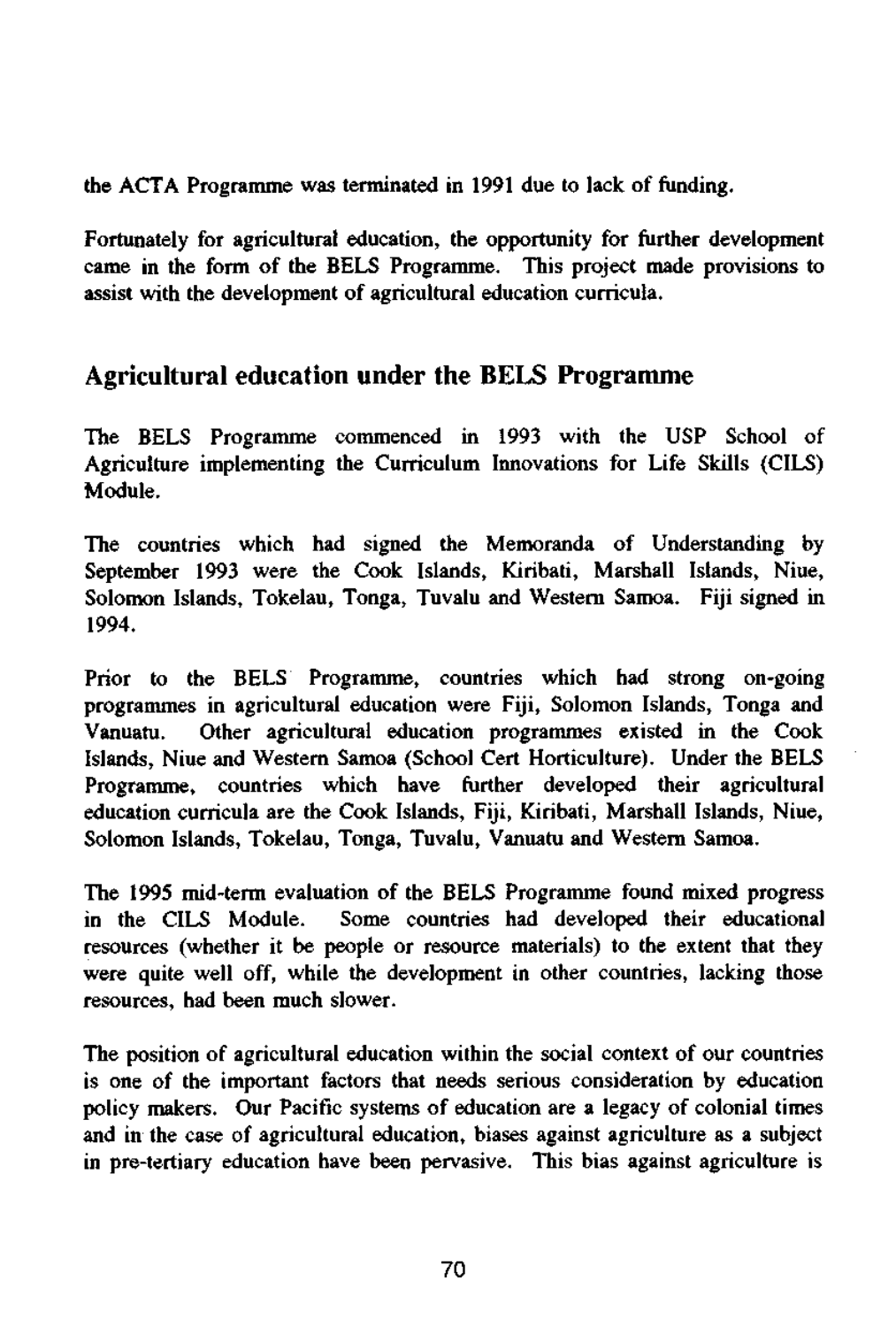at least partly related to the aspirations which parents have for their children, the least of which is for them is to be farmers.

## Agricultural education within the social context of the Pacific Islands

The social changes taking place in the region over the past decade have been fast, complex and overwhelming. In education, the decade of the 80s was a time when curricula were revamped to make them more appropriate or relevant to local conditions. In agricultural education, the appealing solution favoured the design of curricula which could enhance the status of agriculture and encourage youth to go into farming rather than migrating to urban areas. This is easier said than done, however, for in a number of countries, only lip service is paid to this with little or no real effort at all.

The general trend in all countries is that people tend to be drawn away from a largely subsistence existence in their villages, to look for paid employment in the towns or cities. This trend became more marked after the devastating cyclones in the late '80s and nearly '90s, when farmers incurred heavy losses. In an address to BELS Programme National Managers in May 1994, Esekia Solofa, the Vice Chancellor of the USP, said that parents saw schooling as a path to their children's material well-being. As a result, education authorities, governments and the churches in the Pacific had found rural-urban migration to be a major problem. They also saw many opportunities outside the village smallholder agricultural sector. As long as fanning is associated with hard labour and little return, parents' desire for better things for their children will persist.

### The agricultural education challenge

The challenge for Pacific education policy makers is to propose ways of making agricultural education more meaningful. The solution may lie with those to whom the task of developing agricultural education is delegated. There is an urgent need to train not only more teachers of agriculture, but also those who can develop agricultural curricula. The following story about a wise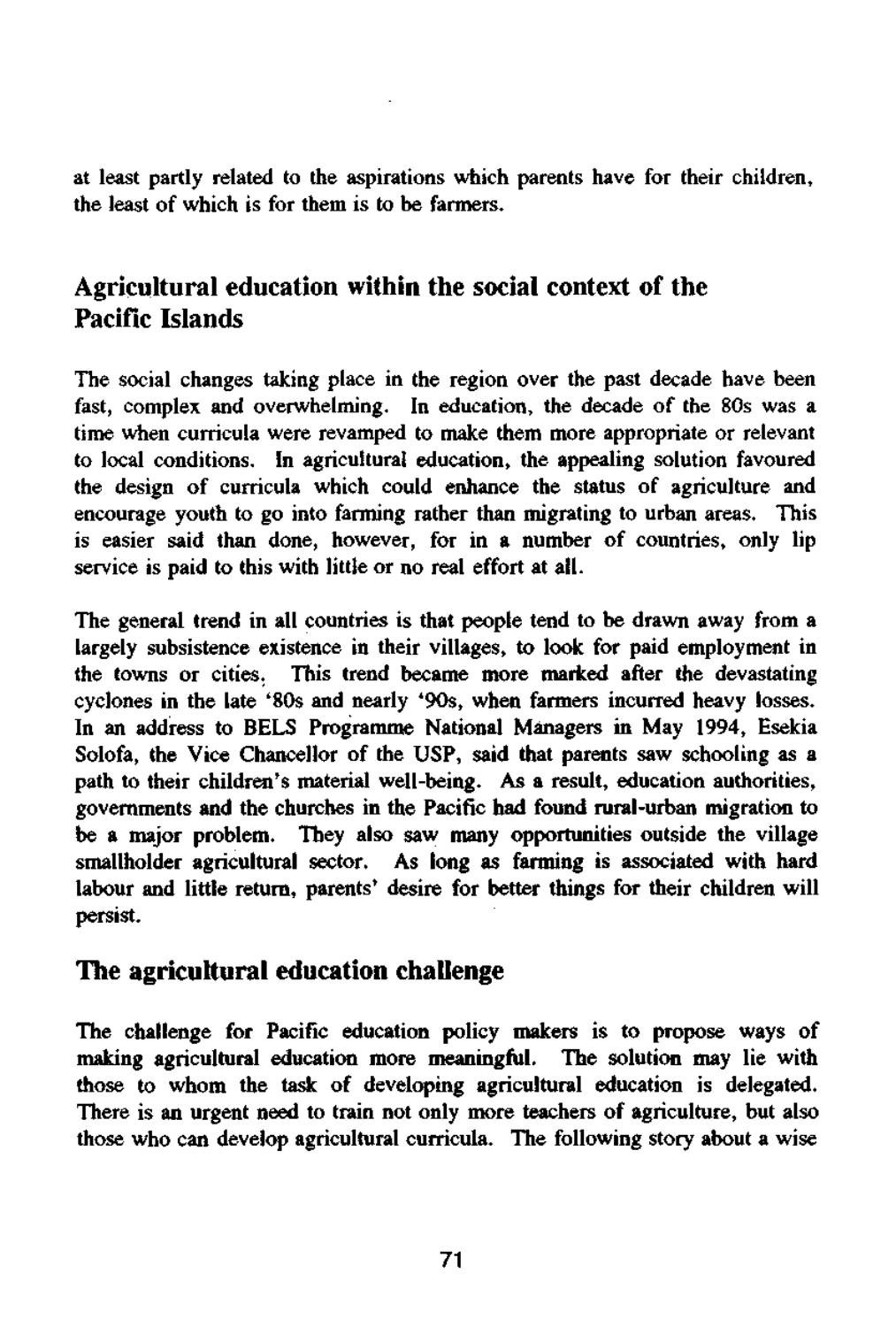old blind man is intended to illustrate the way ahead for us.

One day, a young man went to see the old man with the sole purpose of testing him. The young man said to himself "I will present the old man with a riddle. I will take a bird with me ask him 'Old man, tell me, the bird in my hand, Is it dead or is it alive?" If he says it is alive, then I will squeeze it dead and tell him, you are wrong old man, it is dead. If he says it is dead, then I will let it fly from hand and I will say, you are wrong old man, it is alive. Indeed that will be a good test of his wisdom! Both ways, it is going to be a no-win situation for him!"

So he went to see the old man. And he began his riddle, "Old man, I have a bird in my hand. Can you tell me, is it dead or alive?"

The old man pondered for a moment, stroked his beard and seemingly stared out into space before he replied. "Young man," he said, "you have a bird in your hand. If I say it is alive, then you are going to close your hand around it and squeeze it until it is dead, then you will say it is dead. If I say it is dead, then you will release it from your hand and let it fly, and you will say it is alive. My answer is, young man, the bird is in your hands..... the bird is in your hands."

#### **Conclusion**

Likewise, it is evident that agricultural education is in the hands of education policy makers in the Pacific. All it needs is a nod and encouragement to those involved in developing curricula. Educational progress is not based on buildings and the paperwork that administrators plough through every day, but on working with people and empowering them to succeed. This is basically the key to success in any human enterprise. Agricultural education has made substantial progress in many countries of the region, but not in others. The key to success in this enterprise is in the hands of those concerned with education in each country.